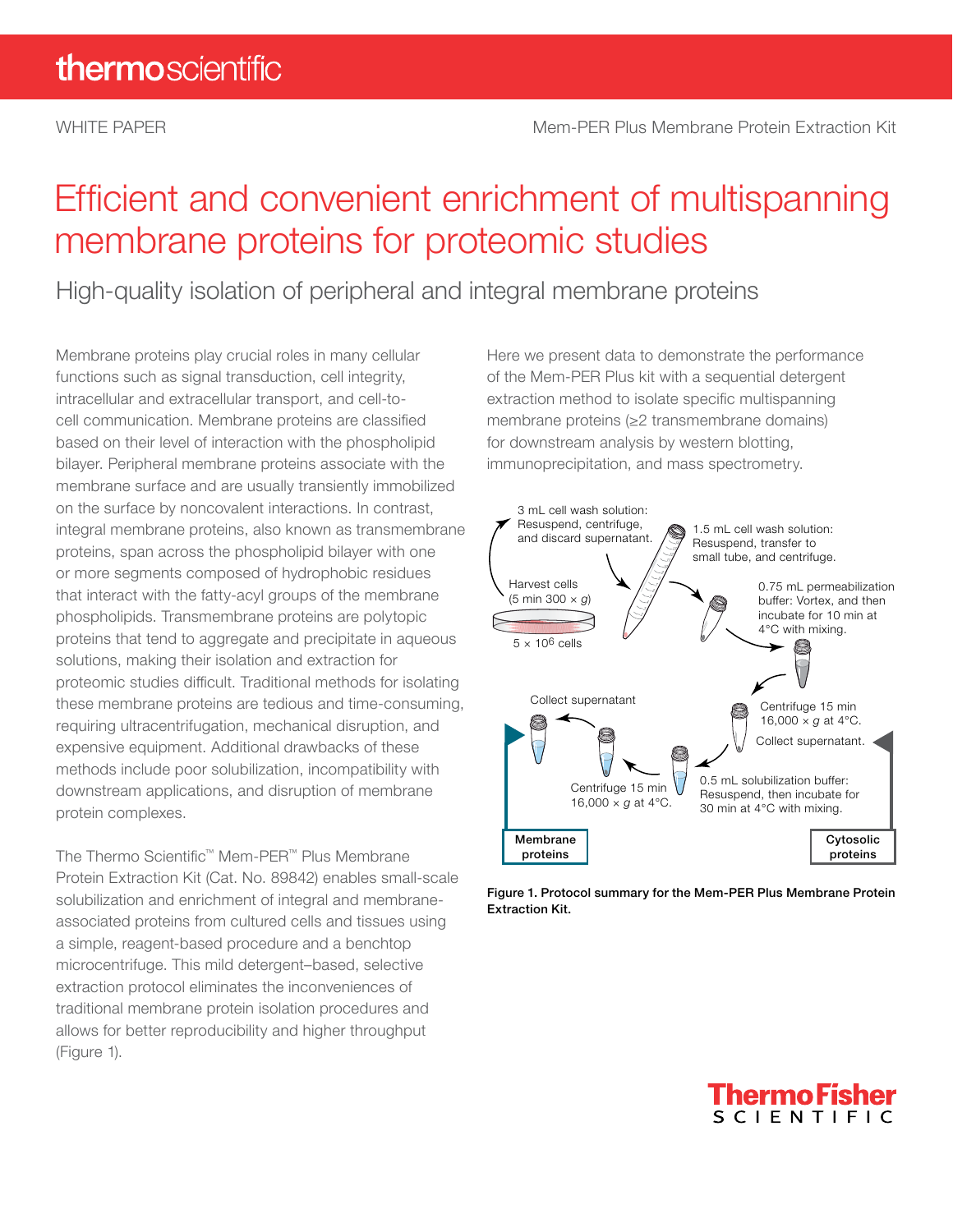### **Results**

### Extraction of multispanning membrane proteins

We evaluated the efficiencies of membrane protein extraction from various mammalian cell lines using several commercially available kits that use different extraction methods. These include a detergent-based method using the Mem-PER Plus kit, a non–detergent-based method using EMD Millipore ProteoExtract™ Transmembrane Protein Extraction Kits (TM-PEK A and B), and a sodium carbonate–based method using the Bio-Rad ReadyPrep™ Protein Extraction Kit (Membrane II). We compared each of the resulting cytoplasmic and membrane protein fractions by probing for two integral membrane proteins containing multiple transmembrane segments by western blotting (Figure 2).

The mild detergent–based method of the Mem-PER Plus kit provided higher extraction efficiency of the multispanning membrane proteins than the other methods tested. In addition, there was higher purity of the membrane and cytosolic protein fractions—the enzymes were enriched in the membrane fraction, with less cross-contamination into the cytosolic fraction.

### Increasing the extraction efficiency of multispanning membrane proteins

To further increase the extraction efficiency of multispanning membrane proteins using the Mem-PER Plus Membrane Protein Extraction Kit, an isotonic solubilization buffer was utilized. HEK293 cells were lysed using the cell permeabilization buffer included in the Mem-PER Plus kit and subsequently solubilized with either the hypotonic solubilization buffer included in the kit or an altered isotonic solubilization buffer (150 mM NaCl). As seen in Figure 3, increasing the salt content in the solubilization buffer increased the extraction efficiency for both the Na+/K+- ATPase and ADP–ATP translocase 3 proteins. Keeping the environment balanced during solubilization allowed for better extraction of multispanning membrane proteins.



Figure 2. Efficiencies of membrane protein extraction from various mammalian cell lines. Membrane proteins were isolated from the mammalian cell lines HeLa, HepG2, and A431, using four commercial extraction kits. Membrane and cytosolic fractions were separated by SDS-PAGE, transferred to nitrocellulose membranes, and evaluated by chemiluminescent western blotting for the presence of the AT1A1 and SLC25A6 proteins.  $C =$  cytoplasmic fraction,  $M =$  membrane fraction,  $P =$ insoluble fraction, TM = transmembrane, PM = plasma membrane.



Figure 3. Increased efficiency of extraction of multispanning membrane proteins. Membrane proteins were isolated from 5 x 10<sup>6</sup> cultured cells following the Mem-PER Plus Membrane Protein Extraction Kit protocol, using either the solubilization buffer provided or an altered isotonic solubilization buffer. Membrane fractions were separated by SDS-PAGE, transferred to nitrocellulose membranes, and probed with antibodies against the Na+/K+-ATPase or ADP–ATP translocase 3 proteins and HRP-tagged secondary antibodies. Blots were developed with Thermo Scientific™ SuperSignal™ West Dura Substrate. C = cytoplasmic fraction,  $M =$  membrane fraction,  $P =$  insoluble fraction.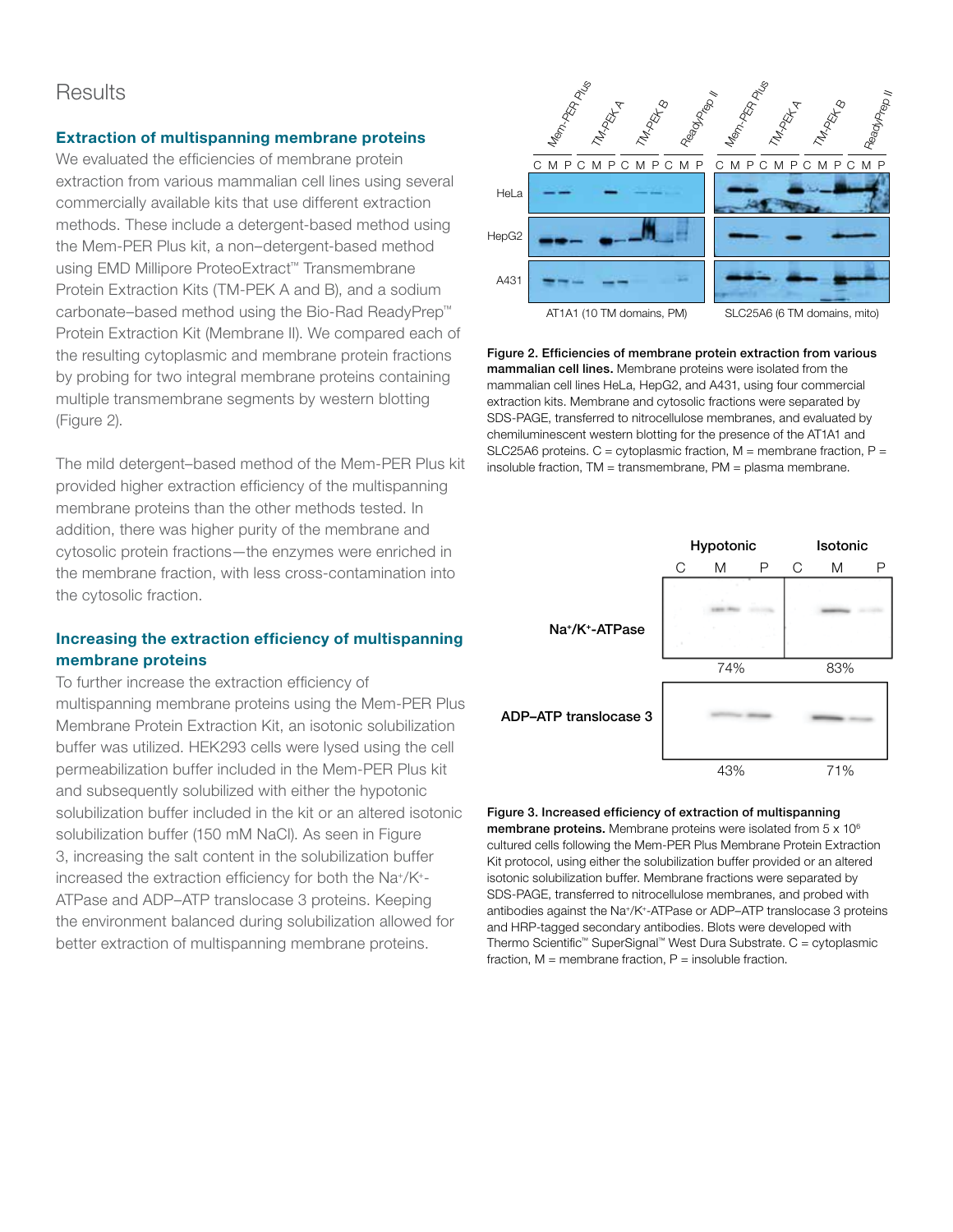Table 1. Analysis of peptide digests from equal volumes of whole cell and membrane fractions from HEK292 cells, on a Velos Pro Orbitrap mass spectrometer.

| Reagent                                                    | <b>M-PER</b> | Mem-PER Plus TM-PEK A TM-PEK B |            |      | <b>ReadyPrep II</b> |
|------------------------------------------------------------|--------------|--------------------------------|------------|------|---------------------|
| Total number of proteins identified                        | 451          | 425                            | 342        | 341  | 295                 |
| Integral membrane proteins identified                      | 30           | 90                             | 14         | 34   | 46                  |
| Integral membrane proteins identified,<br>percent of total | 6.7          | 212                            | $\Delta$ - | 10 N | 15.6                |

### Mass spectrometry analysis of membrane fractions

We evaluated the ability of several commercially available kits to facilitate proteome analysis of global membrane proteins by mass spectrometry. Membrane fractions from a mammalian cell line, HEK292, were isolated using the Thermo Scientific™ M-PER™ Mammalian Protein Extraction Reagent (for total soluble protein extraction), the Mem-PER Plus Membrane Protein Extraction Kit, ProteoExtract Transmembrane Protein Extraction Kits (TM-PEK A and B), and ReadyPrep Protein Extraction Kit (Membrane II) (Table 1). The membrane fractions were digested with trypsin and analyzed on a Thermo Scientific™ Velos Pro™ Orbitrap™ mass spectrometer. The total numbers of membrane proteins and integral proteins identified were compared.

As seen in Table 1, the Mem-PER Plus kit's sequential detergent extraction increased the enrichment of integral membrane proteins compared to that obtained by the non–detergent-based methods. In addition, the Mem-PER Plus sequential detergent method yielded higher sequence coverage of several integral membrane proteins containing 1–12 transmembrane domains, compared to other commercial reagents (Figure 4).



Figure 4. Sequence coverage obtained for several membrane proteins (containing 1 to 12 transmembrane domains) extracted using commercially available kits.  $TM =$  transmembrane,  $PM =$  plasma membrane,  $ER =$  endoplasmic reticulum.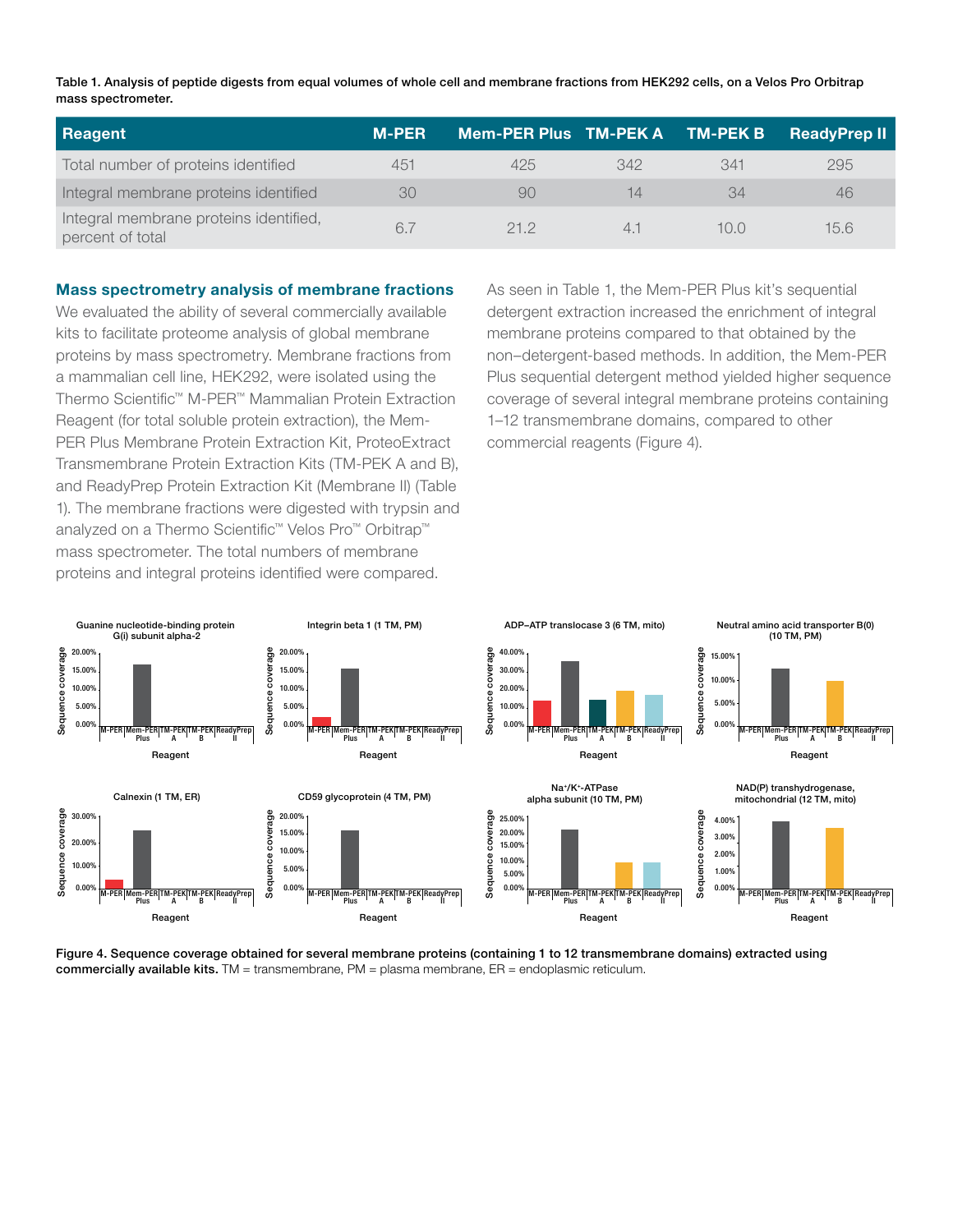### Immunoprecipitation of membrane complexes

One common technique used in the field of proteomics is immunoprecipitation. This application allows the identification and study of protein complexes. To evaluate native protein complexes, nondenaturing extraction buffers must be used to ensure that the protein complexes stay intact for analysis. To evaluate the compatibility of the Mem-PER Plus kit with immunoprecipitation, membrane fractions of the Na+/K+-ATPase transport complex were immunoprecipitated using an antibody against the beta-1 subunit of the complex. The immunoprecipitated proteins were digested in solution using the Thermo Scientific<sup>™</sup> Pierce™ In-Solution Tryptic Digestion Kit and analyzed by LC-MS/MS using a Thermo Scientific™ Orbitrap Fusion™ mass spectrometer. Peptides from both the alpha  $(\alpha)$  and beta  $(\beta)$  subunits were identified, indicating that the Mem-PER Plus Membrane Extraction Kit did not disrupt the Na+/K+-ATPase membrane complex (Table 2).



Figure 5. The Na+/K+-ATPase transport complex consists of a catalytic subunit ( $\alpha$ ) and a regulatory subunit ( $\beta$ ), which are both essential for function, as well as an adaptor/regulatory FXYD protein  $(y$  subunit). This complex pumps Na<sup>+</sup> out of the cell and K<sup>+</sup> into the cell as a function of ATP hydrolysis [1] .

| Table 2. Identification of peptides by LC-MS/MS from immunoprecipitated Na*/ K*-ATPase transport complex extracted with Mem-PER Plus       |
|--------------------------------------------------------------------------------------------------------------------------------------------|
| Kit. Samples were processed by in-solution digestion according to the kit protocol, and analyzed on the Orbitrap Fusion mass spectrometer. |

| <b>Protein</b>                                                       | <b>Peptide sequence</b>   |      |
|----------------------------------------------------------------------|---------------------------|------|
|                                                                      | VAPPGLTQIPQIQK            | 2.67 |
| Na <sup>+</sup> /K <sup>+</sup> -transporting ATPase subunit beta-1  | VGNVEYFGLGNSPGFPLQYYPYYGK | 4.81 |
|                                                                      | <b>AYGENIGYSEK</b>        | 2.52 |
|                                                                      | <b>SYEAYVLNIVR</b>        | 3.17 |
|                                                                      | LSLDELHR                  | 2.20 |
|                                                                      | QGAIVAVTGDGVNDSPALK       | 4.03 |
| Na <sup>+</sup> /K <sup>+</sup> -transporting ATPase subunit alpha-1 | <b>NIAFFSTNCVEGTAR</b>    | 3.29 |
|                                                                      | SPDFTNENPLETR             | 4.46 |
|                                                                      | <b>TSATWLALSR</b>         | 3.18 |
|                                                                      | AVFQANQENLPILK            | 2.01 |

## Conclusions

The analysis of multispanning membrane proteins represents a significant technical challenge in the field of proteomics. The Mem-PER Plus Membrane Protein Extraction Kit provides a simple and efficient way to study difficult-to-isolate membrane proteins. As demonstrated here, the Mem-PER Plus Membrane Protein Extraction Kit is compatible with several downstream proteomic analyses. The extraction kit is effective in isolating integral transmembrane proteins with high efficiency while providing a nondenaturing environment in which native protein complexes can be captured by immunoprecipitation.

#### **References**

- 1. Tokhtaeva E et al. (2012) Subunit isoform selectivity in assembly of Na, K-ATPase  $\alpha$ -B heterodimers. *J Bio Chem* 287:26115-26125.
- 2. Kaboord B, Smith S, Patel B et al. (2015) Enrichment of low-abundant protein targets by immunoprecipitation upstream of mass spectrometry. In "Proteomic Profiling," *Methods in Molecular Biology* 1295, 135-151. Springer Protocols, Posch, A., Ed.